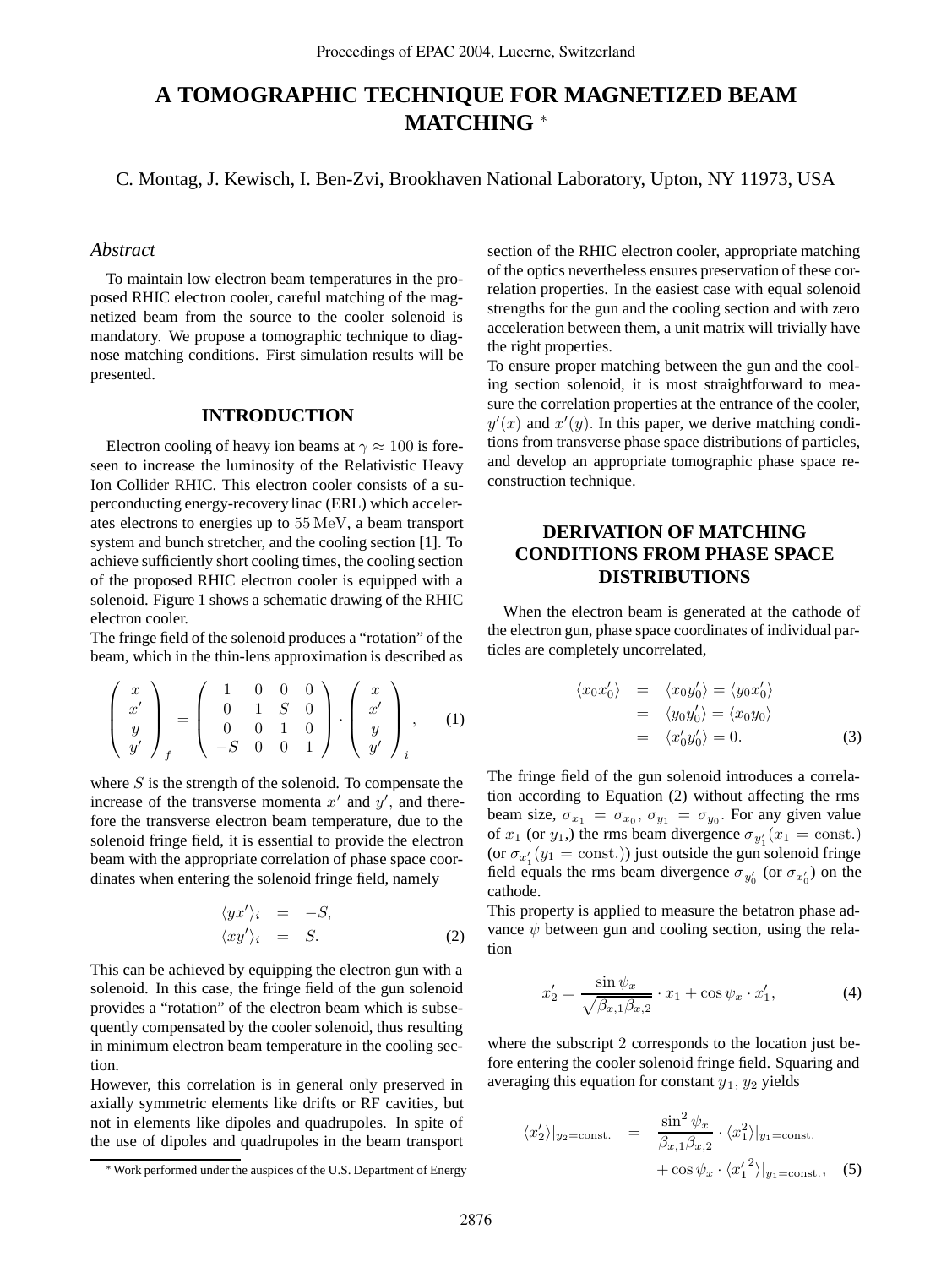

Figure 1: Schematic overview of the RHIC electron cooler. The magnetized electron beam is accelerated in an energyrecovery linac and stretched to the required bunch length in an extra loop in the arc that also serves as a transfer line into the solenoid. At the exit of the solenoid a second arc compresses the bunch length to its original value and transports the beam back into the linac for energy recovery. For easier manufacturing, the 30 m long superconducting solenoid is split into two parts with an appropriate matching in-between that preserves beam magnetization and thus low beam temperatures.

which can be solved for  $\sin^2 \psi_x$  as

$$
\sin^2 \psi_1 = \frac{\langle x_2^2 \rangle|_{y_2 = \text{const.}} - \langle x_1^2 \rangle|_{y_1 = \text{const.}}}{\frac{\langle x_1^2 \rangle}{\beta_{x,1}\beta_{x,2}}|_{y_1 = \text{const.}} - \langle x_1^2 \rangle|_{y_1 = \text{const.}}}
$$
(6)

The Twiss parameters  $\alpha$  and  $\beta$  can be obtained from the phase space distributions  $x-x'$  and  $y-y'$  in standard fashion.

# **TOMOGRAPHIC RECONSTRUCTION**

To obtain information on phase space distribution at a certain location s, a screen is installed downstream of that location to measure the particle density distribution in the  $x-y$  plane. A number of quadrupoles between the observation point s and the location of the screen is used to vary the phase advances between these two points independently, and without disturbing the Twiss parameters at the screen. With this setup, the phase-space distribution in one plane  $(x-x'$  or  $y-y'$  can then be tomographically reconstructed from a set of beam profiles taken at different phase advances in that plane, while the phase advance in the other plane is kept constant. This reconstruction process is very similar to the one described for example in References [2, 3].

To reconstruct the phase space distribution  $x-y'$ , the betatron phase advance in the  $x$ -plane is kept constant at an integer multiple of  $\pi$ , while the phase advance in y is again

varied in steps, spanning at least 180 degrees in total. The  $x$ axis is divided into N slices of width  $\Delta x$ . For each of these slices, we perform the reconstruction of the corresponding  $y-y'$  phase space distribution, which is then projected onto the  $y'$  axis, thus giving the  $y'$  density distribution for each particular interval  $\Delta x$ . Combining these, we therefore obtain the phase space distribution for the entire  $x-y'$  range. An analogous procedure leads to the  $y-x'$  phase space distribution. The reconstruction procedure is schematically depicted in Figure 2.

#### **CONCLUSION**

We have presented a matching technique for magnetized electron beams in electron coolers without a continuous solenoidal guiding field, like the RHIC electron cooler. This technique is based on measurements of the correlation between spatial coordinates  $x, y$  in one planes and the angular coordinate  $x'$ ,  $y'$  in the other. Since these correlations reflect directly the quality of the magnetized beam matching, this measurement is believed to be advantageous compared to other methods, like measuring the Twiss parameters and phase advances using dipole kicks.

We also described a tomographic phase space reconstruction technique that allows us to obtain the required phase space correlations. However, these properties may also be accesible in a more direct fashion, using, for example, a pepper pot.